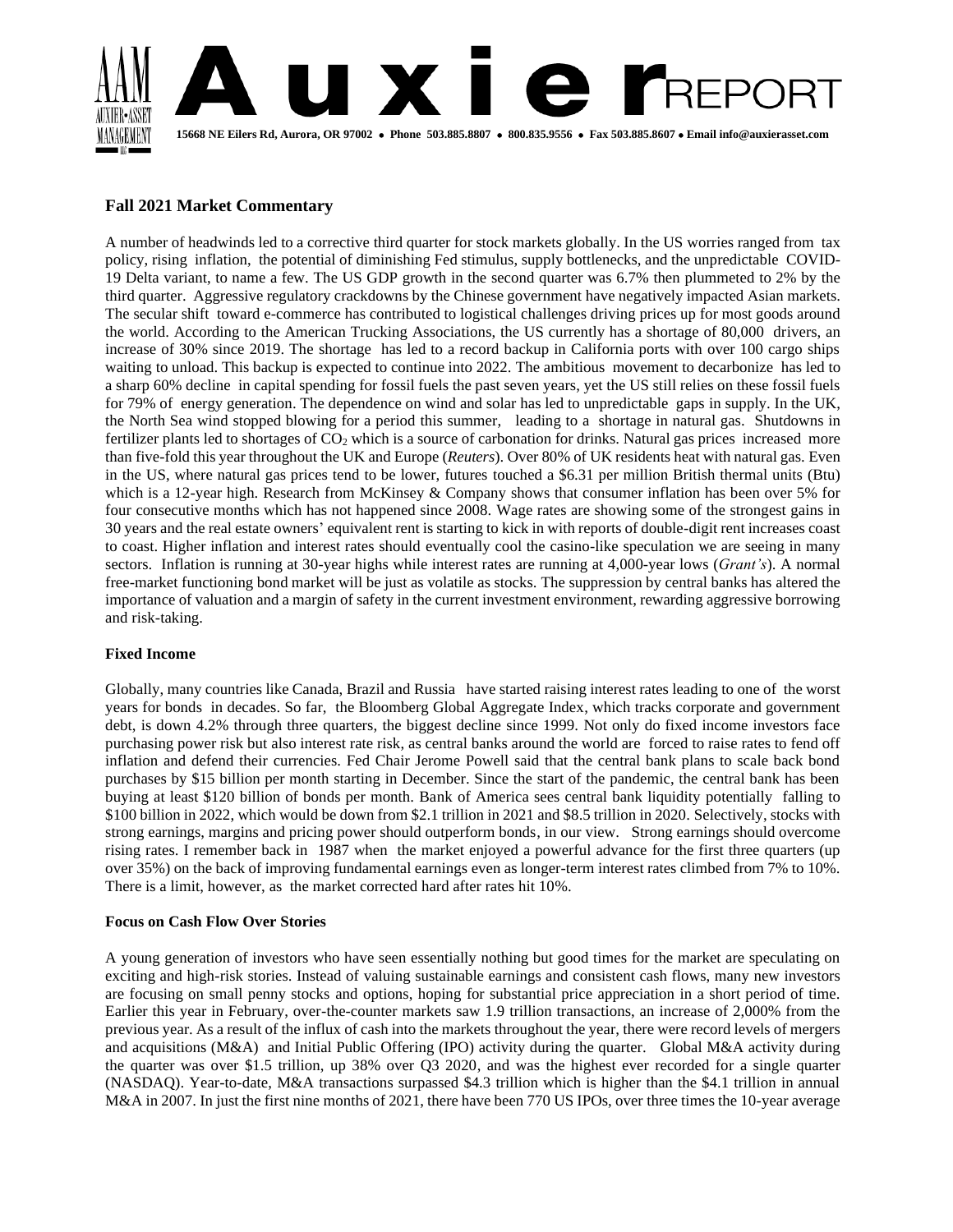of 205. The capital raised through US IPOs has surpassed both 1999 and 2008 levels. This means a plethora of supply. Just as fossil fuels are starved for capital today, many areas of new innovation and technology are incredibly exciting but also lead to dangerous levels of competition and supply. Thematic ETFs like ESG (environmental, social and corporate governance) can lead to gluts and shakeouts. The euphoria surrounding the legalization of marijuana led to irrationally excessive planting, which has decimated growers. The history of transportation bubbles dates back to canals, railroads, airlines, bicycles, etc. The first electric car was developed in 1890 and ended by the 1930s. From 1900 to 1919, two thousand companies were involved in the production of autos in the US. Today, largely due to government mandates, many manufacturers are committing to a fully electric future. The massive mandatory capital investment required make it a very high-risk proposition.

In 1999 two popular themes were internet hosting and fiber optic. We flooded the market with fiber optic supply and ended up using less than 20% of the capacity. In the decade from 1999-2009, the S&P 500 was down 9%, but the biggest and most exciting tech stocks fell over 50% during that same time (*Financial Times)*. This chart from Bloomberg demonstrates how, despite having compelling stories in the year 2000, some of the biggest companies were materially overvalued and experienced substantial multiple compression in subsequent years. In referencing the chart below, I remember the period like yesterday. In March of 2000 the level of greed, envy and frenzy was the highest I

| Unsustainable Values                                    |                                        |             |                       |                  |                          |  |
|---------------------------------------------------------|----------------------------------------|-------------|-----------------------|------------------|--------------------------|--|
| Large-cap companies with price/earnings ratios over 100 |                                        |             |                       |                  |                          |  |
| <b>COMPANY</b>                                          | <b>MARKET CAP</b><br>(3/7/00, in bil.) | 1999<br>P/E | EST.<br><b>GROWTH</b> | P/E IN<br>5 YRS. | P/E IN<br><b>10 YRS.</b> |  |
| <b>Cisco Systems</b>                                    | \$452                                  | 148.4       | 29.5%                 | 73.9             | 40.9                     |  |
| <b>AOL/Time Warner</b>                                  | 232                                    | 217.4       | 31.5                  | 100.0            | 51.1                     |  |
| Oracle                                                  | 211                                    | 152.9       | 24.9                  | 91.3             | 60.5                     |  |
| <b>Nortel Networks</b>                                  | 167                                    | 105.6       | 20.7                  | 74.5             | 58.4                     |  |
| <b>Sun Microsystems</b>                                 | 149                                    | 119.0       | 21.1                  | 82.8             | 64.0                     |  |
| EMC                                                     | 130                                    | 115.4       | 31.1                  | 54.0             | 28.1                     |  |
| <b>JDS Uniphase</b>                                     | 99                                     | 668.3       | 44.0                  | 195.5            | 63.5                     |  |
| Qualcomm                                                | 91                                     | 166.8       | 37.3                  | 61.8             | 25.5                     |  |
| Yahoo!                                                  | 90                                     | 623.2       | 55.9                  | 122.6            | 26.8                     |  |
| 15 non-tech                                             | 2,361                                  | 30.4        | 13.7                  | 23.8             | 20.3                     |  |
| <b>S&amp;P 500</b>                                      | 11,281                                 | 28.6        | 12.5                  | 23.8             | 21.3                     |  |
| Source: Bloomberg                                       |                                        |             |                       |                  |                          |  |

had ever witnessed. The technology fundamentals looked like they would be growing for years into the future. Then the supply caught up with demand; many stocks with exciting concepts went bankrupt leading to a bursting of the bubble and subsequent 80% decline in the NASDAQ. The Auxier Focus Fund was up over the three years 2000-2002 while many funds that had doubled in the late 1990s went out of business. As mentioned in our prior letter, AOL and Yahoo, two of the most popular stocks at the time, were sold this past year by Verizon after declining 95% from their 2000 peak.

During the 1999 tech bubble, those who looked past these bubble priced companies and instead focused on value were rewarded. For example, the deeply discounted energy sector gained nearly 150% during the decade from December 1999 to 2009. That was also the best ten-

year period for the Fund in relation to the market, with a gain of 83.67% vs. -4.27% for the S&P.

## **Cryptocurrency Risks Could Lead to Regulation**

The cryptocurrency market has exploded in 2021 and reached a total market cap of nearly \$2 trillion, a year-to-date gain of 156%. Much of the crypto boom has been due to the growth and popularity of Bitcoin, but alternative options have gained traction as the year has progressed. At the start of 2021, Bitcoin accounted for approximately 70% of the entire market but it now accounts for only 43%. Companies like Visa and Mastercard have begun to embrace the technology with an eye on potential disruption in the future. Visa has partnered with over 50 crypto platforms to allow their customers to eventually use Visa cards to pay with cryptocurrency. Mastercard has partnered with cryptocurrency firm Bakkt to allow their users to hold and pay for card purchases with cryptocurrencies. However, even with increased adoption from reputable businesses, the rapid growth and unpredictability of cryptocurrency has brought with it the risk of increased regulation. In September, the Chinese government announced that all cryptocurrency transactions in the country were illegal. The US has taken a less aggressive approach with Fed chair Jerome Powell saying that he has no intention of banning cryptocurrency. Increased regulation is critical to build confidence and credibility. We are carefully studying the evolution of the blockchain. The decentralized digital ledger could potentially be a disrupter to many centralized cloud-based models.

#### **China Fundamentals**

China has \$52 trillion in bank assets or 56% of world GDP. Their number two real estate developer, Evergrande, binged on easy money. With \$300 billion in liabilities, it now faces bankruptcy. Other major developers are facing a similar challenge. 29% of China's economy is tied to real estate and construction, with most savings in apartments. Vacant apartments could house as many as 80 million people. The Chinese government has been aggressive in reigning in excessive borrowing, poor accounting and monopolistic behavior by many of the major platform companies. In addition, they are suffering from severe energy shortfalls. This has led to some bargains in powerful franchises such as Alibaba.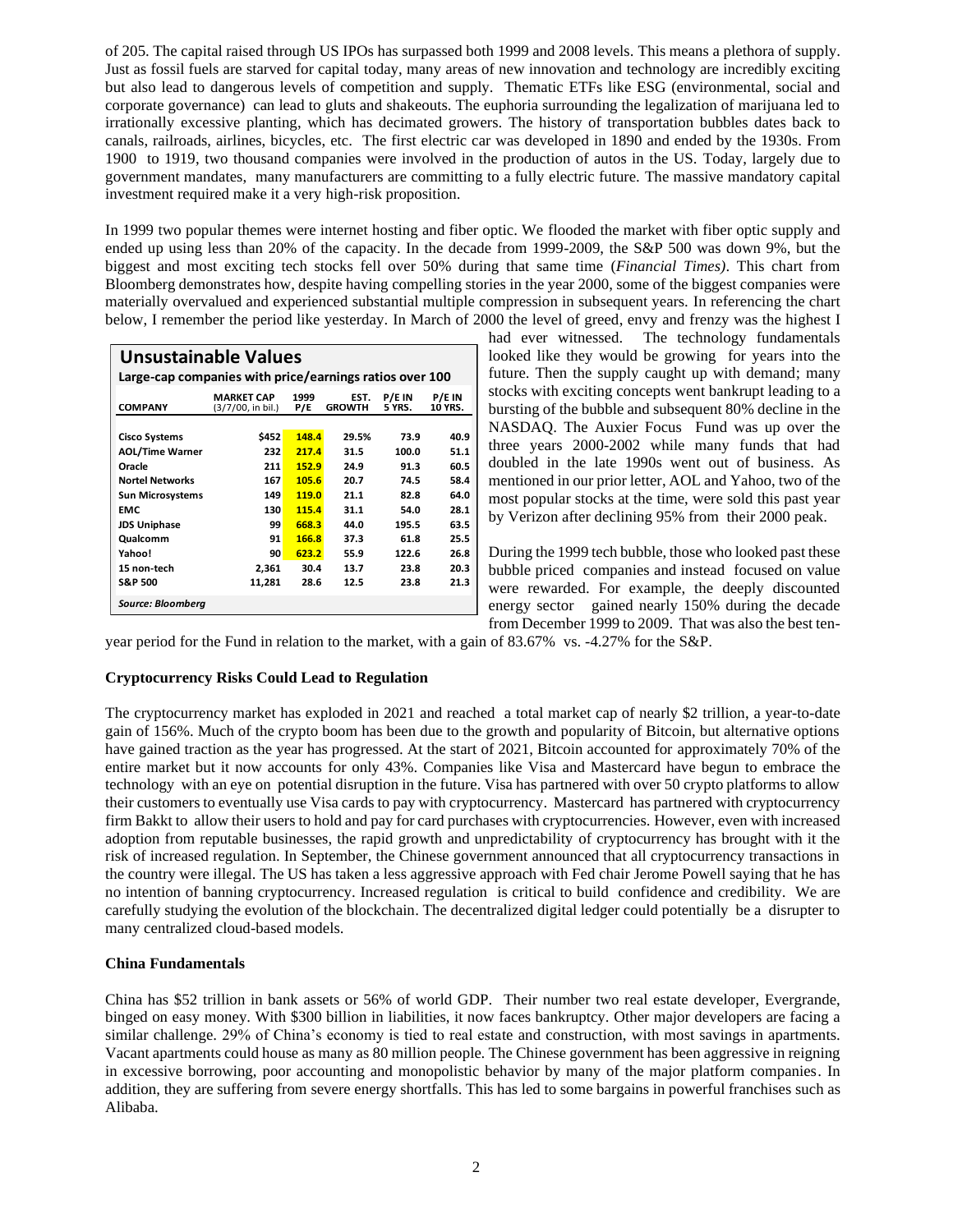## **Merck COVID-19 Treatment**

In what could be a game changer in the fight against COVID-19, Merck has released data on a new antiviral pill that can lower the risk of hospitalization by 50%. The drug, called Molnupiravir, is designed to be taken orally for just five days and could be a viable treatment option for millions of people who have decided not to or are unable to receive a COVID vaccine. According to the World Health Organization (WHO), by the end of September there were 56 countries that had yet to vaccinate 10% of their population, so Merck's treatment could be a very valuable option for these countries. In the US, treatment courses will cost \$712. Merck will allow generic companies to manufacture the drug, which will cost an estimated \$12-\$15. This will help to disseminate the treatment in poorer countries. Trials of Molnupiravir have also shown that it is effective against the Delta variant, which gives management confidence that there will be long-term demand. Merck is hoping to produce 10 million treatment courses by the end of the year, with the US government already agreeing to purchase 1.7 million courses once the treatment is approved. The FDA is currently evaluating the drug and could approve it as early as December. *Business Insider* reported that industry analysts project Merck could make \$22 billion from the drug through 2030. If approved, Molnupiravir could be yet another blockbuster drug for Merck who is already set to benefit from their cancer drug Keytruda, estimated to become the highest selling drug in the world in a few years.

## **Third Quarter 2021 Performance Update**



Auxier Focus Fund's Investor Class returned -1.84% in the third quarter vs. 0.58% for the cap-weighted S&P 500 Index and -1.48% for the DJIA. The equal-weight S&P 500 returned -0.22%. Small stocks as measured by the Russell 2000 declined -4.36%. The MSCI Emerging Markets Index declined -8.09%. A 60/40 S&P 500 and Bloomberg Barclays

US Aggregate blended index returned 0.40% and bonds, as measured by the Bloomberg Barclays US Aggregate Bond Index, returned 0.05% for the quarter.

Stocks in the Fund comprised 96.0% of the portfolio. The equity breakdown was 84.9% domestic and 11.1% foreign, with 4.0% in cash and short-term debt instruments. A hypothetical \$10,000 investment in the Fund since inception on July 9, 1999 to September 30, 2021 is now worth \$52,229 vs. \$46,863 for the S&P 500. The equities in the Fund (entire portfolio, not share class specific) have had a cumulative return of 697.31% since inception and the Fund as a whole has had a cumulative return of 422.29% vs. 368.63% for the S&P. This was achieved with an average exposure to the market of 80.8% over the entire period. Our results are unleveraged.

The uncertainty over proposed healthcare legislation hurt healthcare stocks in the Fund. However, many high-quality companies in the industry are trading at the cheapest valuation to the market in over 20 years. Defensive staples in the Fund like Pepsi and Coke have also been underperforming. We tend to opt for the enduring over hypergrowth. Rising interest rates have

Auxier Focus Fund – Investor Class Average Annual Total Returns (9/30/2021) Since Inception (07/09/1999) 7.72% 10-year 10.27% 5-year 10.33% 1-year 24.54% 3-month -1.84%

*Performance data quoted represents past performance and is no guarantee of future results. Current performance may be lower or higher than the performance data quoted. Investment return and principal value will fluctuate so that an investor's shares, when redeemed, may be worth more or less than original cost. As stated in the current prospectus, the Fund's Investor Class Share's annual operating expense (gross) is 1.10%. The Fund's adviser has contractually agreed to waive a portion of its fee and/or reimburse Fund expenses to limit total annual operating expenses at 0.92%, which is in effect until October 31, 2022. Other share classes may vary. The Fund charges a 2.0% redemption fee on shares redeemed within 180 days of purchase. For the most recent month-end performance, please call (877) 328-9437 or visit the Adviser's website at [www.auxierasset.com.](http://www.auxierasset.com/)*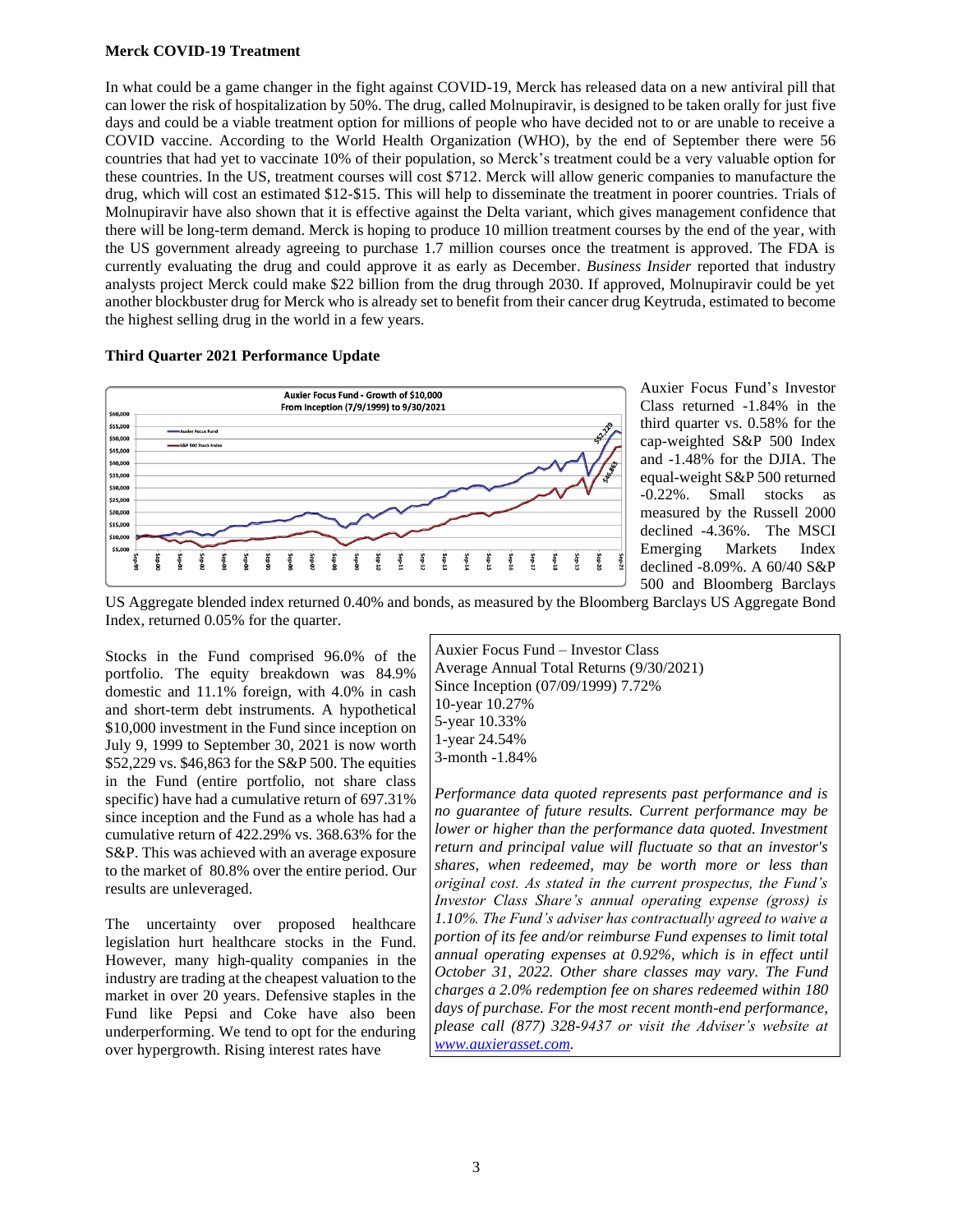helped to resuscitate many of the financials that looked awful two years ago but are dramatically outperforming this year.

### **Contributors to the quarter: Our outlook on a cross section of positions with a positive impact on the portfolio for the quarter ended 9/30/2021.**

#### Microsoft Corporation (MSFT)

Microsoft continued to benefit from tailwinds related to the pandemic and overall digitization in all industries. Azure cloud remains one of the most consistent sources of growth for the company. Recurring revenue is becoming a more important part of the business led by the success of their Office 365 subscription service which is growing at a faster rate than legacy Office products. Microsoft's Xbox gaming segment has

| <b>Top Ten Equity Holdings</b> | % Assets |
|--------------------------------|----------|
| UnitedHealth Group Inc.        | 6.1      |
| Microsoft Corp.                | 6.0      |
| Mastercard Inc.                | 5.3      |
| <b>Medtronic PLC</b>           | 4.0      |
| <b>Bank of America Corp</b>    | 3.3      |
| Philip Morris International    | 3.1      |
| Kroger Co.                     | 3.1      |
| Bank of New York Mellon Corp   | 3.1      |
| Johnson & Johnson              | 2.9      |
| Anthem, Inc.                   | 2.7      |

achieved record levels of revenue thanks to the release and continued popularity of their new gaming consoles. The company's gaming subscription service has over 18 million subscribers. Management's guidance for fiscal year 2022 calls for double-digit revenue and operating income growth. Microsoft's board recently approved a new \$60 billion share repurchase program. The company also raised its quarterly dividend from 56 cents a share to 62 cents a share.

#### Kroger Co. (KR)

Despite a slow return to more normal eating habits as restrictions have lifted, Kroger has been able to record solid performance. Year-over-year same-store sales have flattened out but are still above pre-pandemic levels. Digital sales on a two-year basis continue to grow over 100% as customers have become accustomed to Kroger's delivery and pickup options. Management stated that they are on track to double digital sales by 2023. Data analytics on over 60 million households allows Kroger to more effectively target their advertisements. Kroger has been working hard on improving costs and is on track to achieve \$1 billion in annual cost savings for the fourth year in a row. Management's guidance for 2021 on a two-year basis calls for same-store sales growth of 12.6%-13.1% and EPS growth of 22%-24%. Guidance also calls for annual free cash flow of \$1.9 billion-\$2.1 billion. Higher food inflation benefits Kroger with their solid private label offerings.

#### Alphabet, Inc. (GOOGL)

The online advertisement business has seen impressive growth over the last few years due to digitization and that trend is expected to continue as more businesses move online and more connected devices are released. Morningstar analysts estimate that digital advertising will increase by 22.5% in 2021 and 17.5% in 2022. Alphabet remains the leader in search, with Google controlling over 90% of the market, and this consistent leadership has created a network effect for the company. Alphabet has over \$136 billion in cash on their balance sheet and debt levels are at \$14.3 billion, providing flexibility to continued investment in areas such as cloud and artificial intelligence. Cash on the balance sheet should also help maintain consistent shareholder returns with the company still approved to repurchase up to \$50 billion of shares under its current program.

#### American International Group, Inc. (AIG)

AIG has been working to improve their flexibility and long-term profitability, and that focus was seen in the announcement of a strategic partnership with Blackstone, Inc. AIG will sell a 9.9% stake of its Life & Retirement business to Blackstone for \$2.2 billion and will also sell certain housing assets for \$5.1 billion. This deal will provide the company with the financial flexibility to deleverage the business and increase returns to shareholders. AIG has increased their dividend payout for eight consecutive years. The board has increased the stock repurchase authorization to \$6 billion and management is targeting at least \$2 billion in repurchases for the second half of 2021. They also intend to reduce the debt load by \$2.5 billion. The company's combined ratio has been improving throughout 2021 and is expected to continue to see improvement due to fewer business disruptions and pandemic-related claims for the remainder of the year. CEO Peter Zaffino has been executing well.

#### **Detractors to the quarter: Our outlook on a cross section of positions with a negative impact on the portfolio for the quarter ended 9/30/2021.**

#### Zimmer Biomet Holdings, Inc. (ZBH)

A resurgence in COVID cases led to a slowdown in surgeries. However, Zimmer remains the leader in large joint procedures. Their business is very sticky as surgeons stay with the original provider for 5-15 years on roughly 95% of all operations. They continue to innovate with smart technology like Persona IQ which provides data to the patient on their implant with details such as distance walked, range of motion and number of steps. Ten thousand people are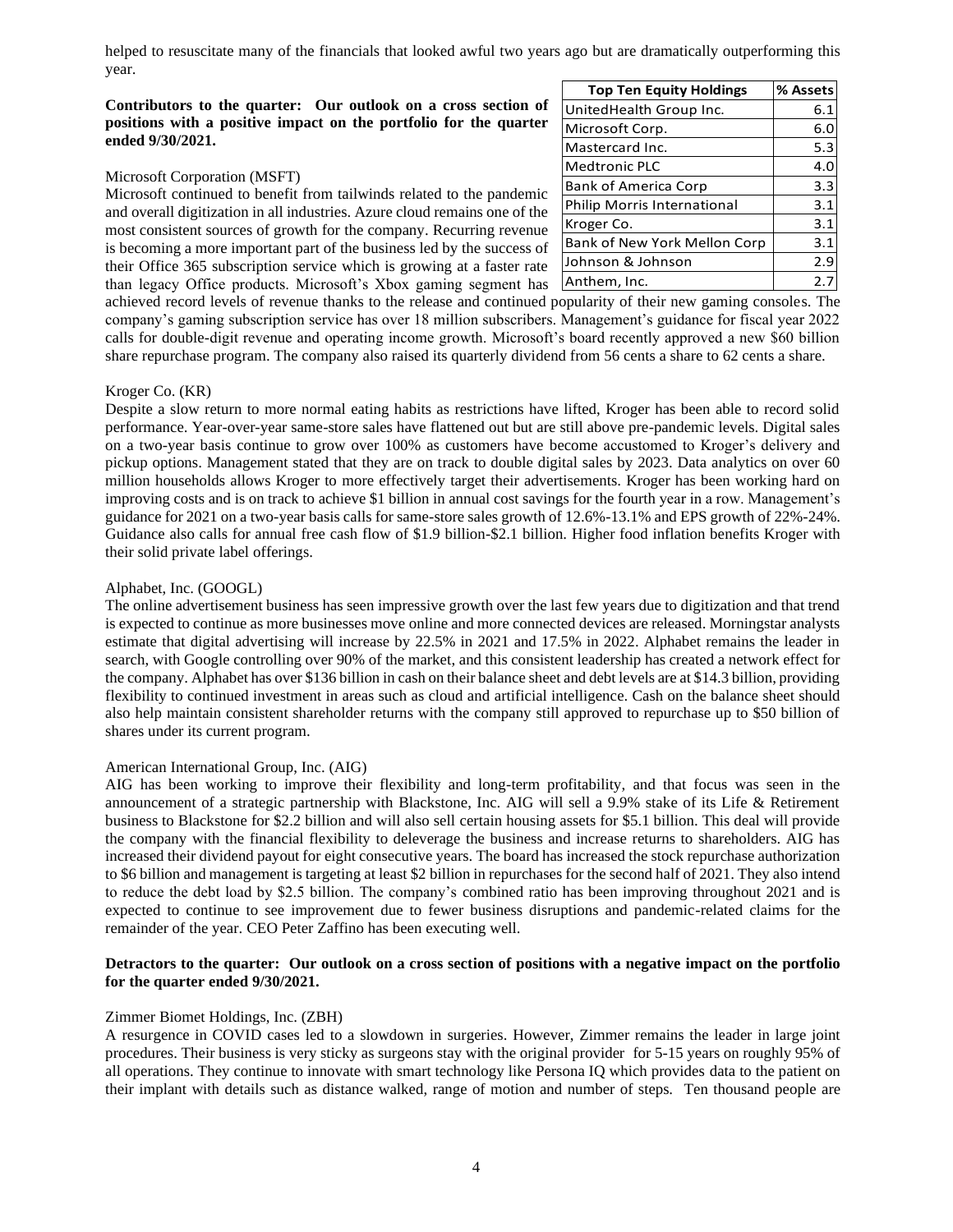turning 65 every day. The obesity rate is now 42% and growing. These are positive fundamental tailwinds for hip and knee replacements, which tend to take place at an average age of 68.

## Mastercard, Inc. (MA)

Mastercard was a laggard this quarter as concerns that the growing usage of "Buy Now Pay Later" (BNPL) will cut into their business coupled with continued global travel restrictions from COVID. In addition, cross border transactions are running at only 77% of 2019 pre-pandemic levels. Our research is finding that BNPL concerns are overblown, as they still need to utilize Mastercard's network. The Federal Reserve also came out with a proposed rule requiring at least two unaffiliated network options. Some analysts see this cutting into revenue for Visa and Mastercard; however, the security and network effects that they provide are much better than smaller competitors who have not invested as heavily in security. The company is penetrating new, fast-growing payment verticals including peer-to-peer, businessto-consumer, and business-to-business.

## Corning, Inc. (GLW)

Corning is well positioned in their optical fiber business with sales growing over 20%, supplying companies like AT&T with fiber as 5G rolls out. Corning is seeing growth in the auto sector as they supply the glass for the digital screens in cars. They have Valor Glass that speeds up vial fill times by 70% and have partnered with pharma leaders like Thermo Fisher. They also make the optics for augmented and virtual reality. The stock has been hurt by higher costs due to supply chain disruptions.

#### Cigna Corp. (CI)

Cigna is a leader in providing customized health-related services for 180 million customers in over 30 countries. It has fallen mainly on concerns over higher medical costs. The stock recently traded below 10 times earnings with a 10- 12% growth rate. It sells at a very low price-to-free cash flow as well.

## **In Closing**

We are on pace to see over 104 management teams this year. We strive to know the fundamental earnings power of the companies we own. There is good value in smaller and midsized businesses with high integrity management teams. Most businesses we talk to are seeing robust demand, strong pricing and good margins. Inflation appears to be up across the board with labor increasing 3.5%. For restaurants, wages are growing around 5.5% and over 10% in hospitality. Government mandates for vaccines and green energy are adding to the shortages for labor and fossil fuels. The service side of the economy is very robust. Companies with strong franchises are able to raise prices and so far, the customers are paying up. Inflation seems to be more persistent as wages are hard to retract and we are seeing rents, which are a large part of the consumer price index, showing double-digit increases coast to coast. Companies that are executing with proven business models have been rewarded with huge premium valuations. However, higher inflation historically acts to compress valuations for all stocks, especially those speculative names with little earnings. With vaccinations widely available and the potential for the Merck antiviral, economic conditions should continue to recover from the worst pandemic in 100 years. Politically there remains a sharp divide. Gridlock can be a good thing, as it can mitigate the potential damage of unconstrained government spending and onerous taxation.

We appreciate your trust.

## **Jeff Auxier**

*Before investing you should carefully consider the Fund's investment objectives, risks, charges and expenses. This and other information is in the prospectus, a copy of which may be obtained by calling (877) 328-9437 or visiting the Fund's website. Please read the prospectus carefully before you invest.*

**Fund returns (i) assume the reinvestment of all dividends and capital gain distributions and (ii) would have been lower during the period if certain fees and expenses had not been waived. Performance shown is for the Fund's Investor Class shares; returns for other share classes will vary. Performance for Investor Class shares for periods prior to December 10, 2004 reflects performance of the applicable share class of Auxier Focus Fund, a series of Unified Series Trust (the "Predecessor Fund"). Prior to January 3, 2003, the Predecessor Fund was a series of Ameriprime Funds. The performance of the Fund's Investor Class shares for the period prior to December 10, 2004 reflects the expenses of the Predecessor Fund.** 

The Fund may invest in value and/or growth stocks. Investments in value stocks are subject to risk that their intrinsic value may never be realized and investments in growth stocks may be susceptible to rapid price swings, especially